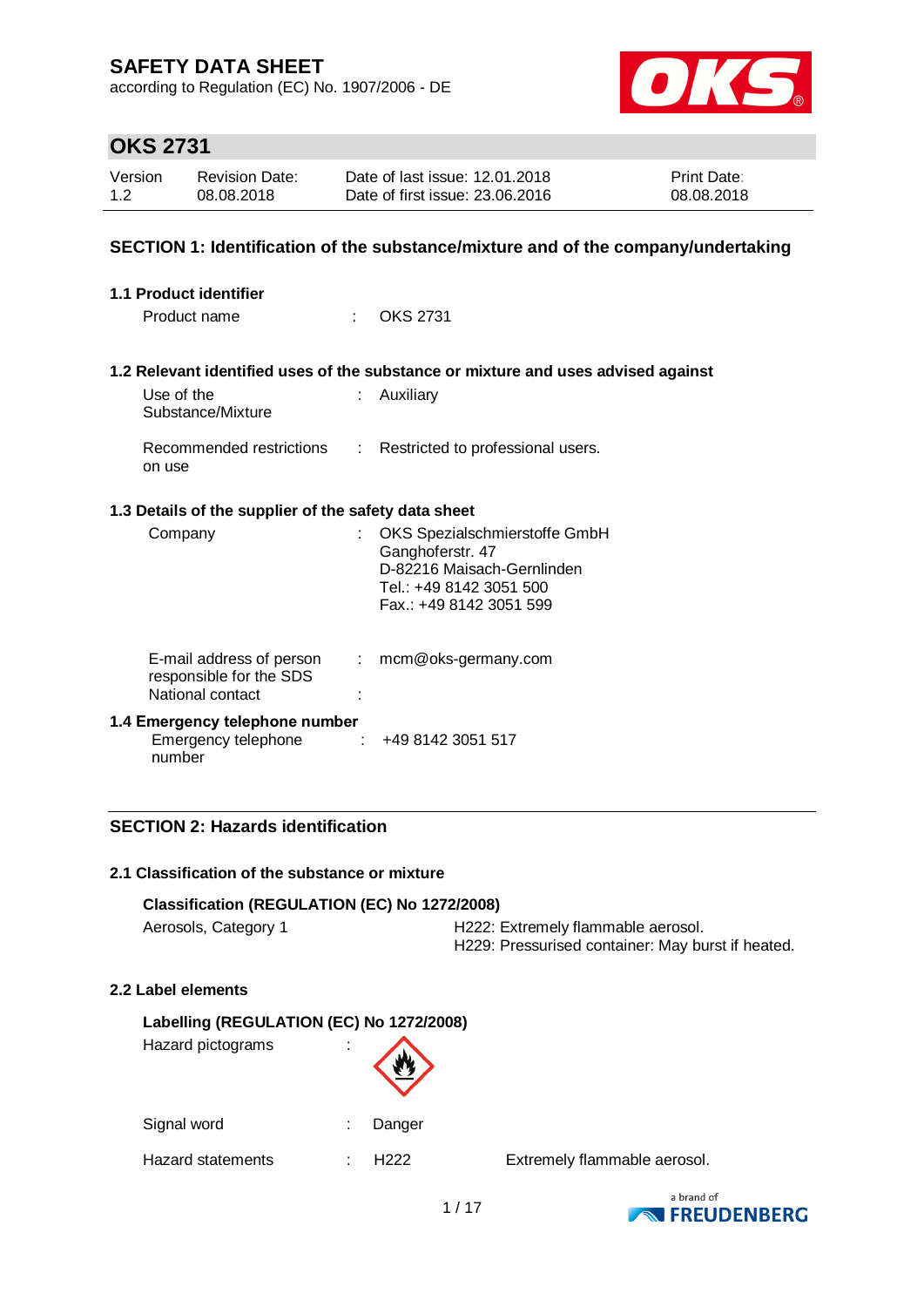according to Regulation (EC) No. 1907/2006 - DE



# **OKS 2731**

| Version<br>1.2 | <b>Revision Date:</b><br>08.08.2018 | Date of last issue: 12.01.2018<br>Date of first issue: 23.06.2016 |                                                                                                      | Print Date:<br>08.08.2018 |
|----------------|-------------------------------------|-------------------------------------------------------------------|------------------------------------------------------------------------------------------------------|---------------------------|
|                |                                     | H <sub>229</sub>                                                  | Pressurised container: May burst if heated.                                                          |                           |
|                | Precautionary statements            | ÷<br><b>Prevention:</b>                                           |                                                                                                      |                           |
|                |                                     | P <sub>210</sub>                                                  | Keep away from heat, hot surfaces, sparks,<br>open flames and other ignition sources. No<br>smoking. |                           |
|                |                                     | P <sub>211</sub>                                                  | Do not spray on an open flame or other<br>ignition source.                                           |                           |
|                |                                     | P <sub>251</sub>                                                  | Do not pierce or burn, even after use.                                                               |                           |
|                |                                     | Storage:                                                          |                                                                                                      |                           |
|                |                                     | $P410 + P412$                                                     | Protect from sunlight. Do not expose to<br>temperatures exceeding 50 °C/ 122 °F.                     |                           |

### **2.3 Other hazards**

This substance/mixture contains no components considered to be either persistent, bioaccumulative and toxic (PBT), or very persistent and very bioaccumulative (vPvB) at levels of 0.1% or higher.

### **SECTION 3: Composition/information on ingredients**

#### **3.2 Mixtures**

Chemical nature : Active substance with propellant

#### **Hazardous components**

| Chemical name                                | CAS-No.             | Classification   | Concentration | Concentration  |
|----------------------------------------------|---------------------|------------------|---------------|----------------|
|                                              | EC-No.              |                  | limits        | (% w/w)        |
|                                              |                     |                  | M-Factor      |                |
|                                              | Index-No.           |                  | <b>Notes</b>  |                |
|                                              | Registration number |                  |               |                |
| Substances with a workplace exposure limit : |                     |                  |               |                |
| butane                                       | 106-97-8            | Flam. Gas1; H220 |               | $>= 50 - < 70$ |
|                                              |                     | Press. GasCompr. |               |                |
|                                              | 203-448-7           | Gas; H280        | Note U (table |                |
|                                              |                     |                  | 3.1), Note C  |                |
|                                              | 601-004-00-0        |                  |               |                |
|                                              | 01-2119474691-32-   |                  |               |                |
|                                              | XXXX                |                  |               |                |
|                                              |                     |                  |               |                |
| propane                                      | 74-98-6             | Flam. Gas1; H220 |               | $>= 20 - < 30$ |
|                                              |                     | Press. GasCompr. |               |                |
|                                              | 200-827-9           | Gas; H280        | Note U (table |                |
|                                              |                     |                  | 3.1)          |                |
|                                              | 601-003-00-5        |                  |               |                |
|                                              | 01-2119486944-21-   |                  |               |                |
|                                              | XXXX                |                  |               |                |
|                                              |                     |                  |               |                |
|                                              |                     |                  |               |                |
| isobutane                                    | 75-28-5             | Flam. Gas1; H220 |               | $>= 10 - 20$   |
|                                              |                     | Press. GasCompr. |               |                |

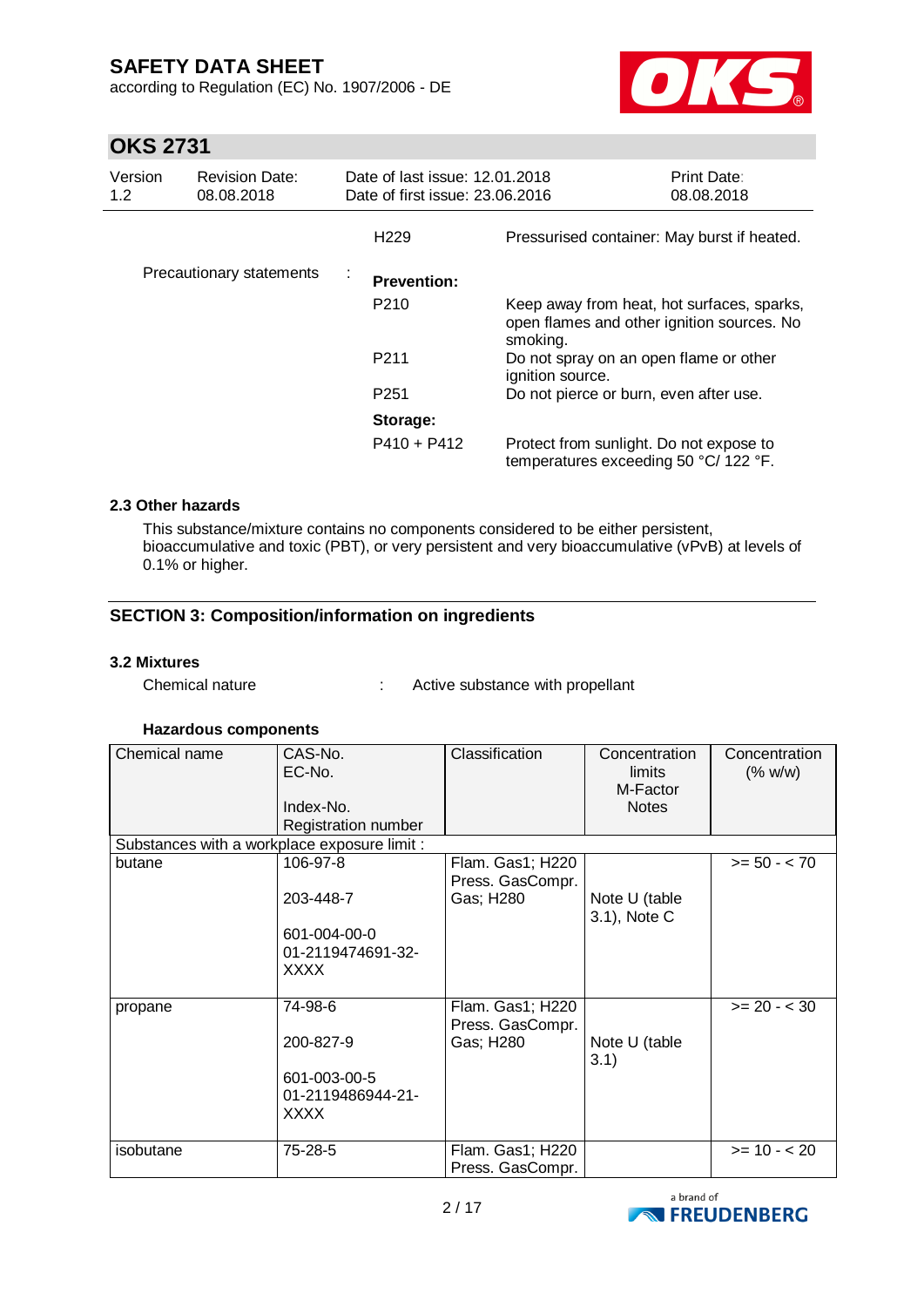according to Regulation (EC) No. 1907/2006 - DE



# **OKS 2731**

| Version<br>1.2 | <b>Revision Date:</b><br>08.08.2018 |                                                               | Date of last issue: 12.01.2018<br>Date of first issue: 23,06,2016 | Print Date:                   | 08.08.2018 |
|----------------|-------------------------------------|---------------------------------------------------------------|-------------------------------------------------------------------|-------------------------------|------------|
|                |                                     | 200-857-2<br>601-004-00-0<br>01-2119485395-27-<br><b>XXXX</b> | Gas; H280                                                         | Note U (table<br>3.1), Note C |            |

For explanation of abbreviations see section 16.

### **SECTION 4: First aid measures**

#### **4.1 Description of first aid measures**

| If inhaled                                                      | Remove person to fresh air. If signs/symptoms continue, get<br>medical attention.<br>Keep patient warm and at rest.<br>If unconscious, place in recovery position and seek medical<br>advice.<br>Keep respiratory tract clear.<br>If breathing is irregular or stopped, administer artificial<br>respiration. |
|-----------------------------------------------------------------|---------------------------------------------------------------------------------------------------------------------------------------------------------------------------------------------------------------------------------------------------------------------------------------------------------------|
| In case of skin contact                                         | Remove contaminated clothing. If irritation develops, get<br>medical attention.<br>Wash off with soap and plenty of water.<br>Wash clothing before reuse.<br>Thoroughly clean shoes before reuse.                                                                                                             |
| In case of eye contact                                          | Rinse immediately with plenty of water, also under the eyelids,<br>for at least 10 minutes.<br>If easy to do, remove contact lens, if worn.<br>If eye irritation persists, consult a specialist.                                                                                                              |
| If swallowed                                                    | Move the victim to fresh air.<br>Keep respiratory tract clear.<br>Do NOT induce vomiting.<br>Rinse mouth with water.                                                                                                                                                                                          |
| 4.2 Most important symptoms and effects, both acute and delayed |                                                                                                                                                                                                                                                                                                               |
| Symptoms                                                        | Inhalation may provoke the following symptoms:<br>Unconsciousness<br><b>Dizziness</b><br><b>Drowsiness</b><br>Headache<br>Nausea<br><b>Tiredness</b>                                                                                                                                                          |

### **4.3 Indication of any immediate medical attention and special treatment needed**

Treatment : Treat symptomatically.

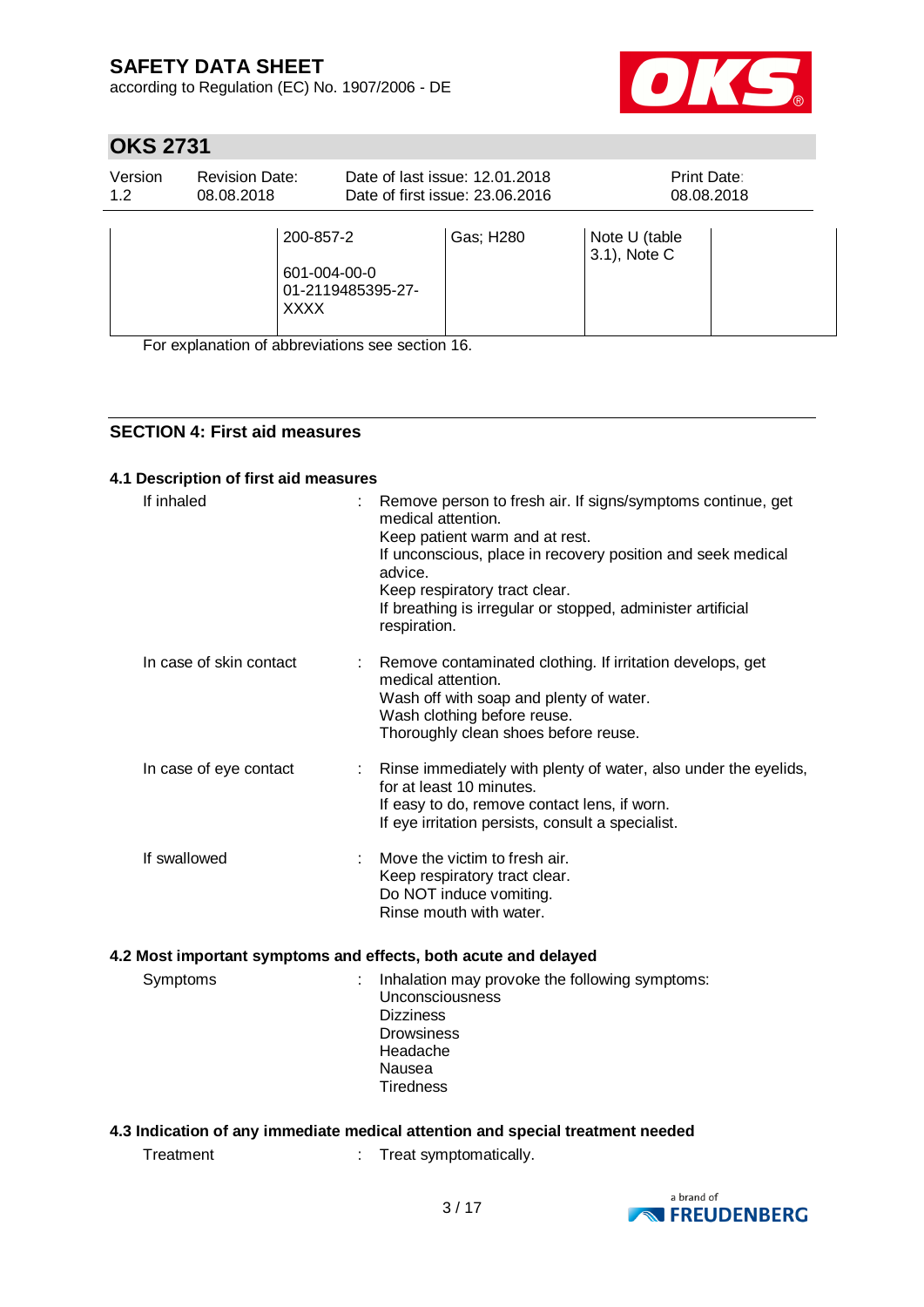according to Regulation (EC) No. 1907/2006 - DE



# **OKS 2731**

| Version | Revision Date: | Date of last issue: 12.01.2018  | <b>Print Date:</b> |
|---------|----------------|---------------------------------|--------------------|
| 1.2     | 08.08.2018     | Date of first issue: 23,06,2016 | 08.08.2018         |

### **SECTION 5: Firefighting measures**

#### **5.1 Extinguishing media**

| Suitable extinguishing media : ABC powder |                         |
|-------------------------------------------|-------------------------|
| Unsuitable extinguishing<br>media         | : High volume water jet |

### **5.2 Special hazards arising from the substance or mixture**

| Specific hazards during<br>firefighting | : Fire may cause evolution of:<br>Carbon oxides                                                                                                                                                                    |
|-----------------------------------------|--------------------------------------------------------------------------------------------------------------------------------------------------------------------------------------------------------------------|
|                                         | Fire Hazard<br>Do not let product enter drains.<br>Contains gas under pressure; may explode if heated.<br>Beware of vapours accumulating to form explosive<br>concentrations. Vapours can accumulate in low areas. |
| 5.3 Advice for firefighters             |                                                                                                                                                                                                                    |

| Special protective equipment :<br>for firefighters | In the event of fire, wear self-contained breathing apparatus.<br>Use personal protective equipment. In the case of respirable<br>dust and/or fumes, use self-contained breathing apparatus.<br>Exposure to decomposition products may be a hazard to<br>health. |
|----------------------------------------------------|------------------------------------------------------------------------------------------------------------------------------------------------------------------------------------------------------------------------------------------------------------------|
| Further information                                | Standard procedure for chemical fires.<br>Collect contaminated fire extinguishing water separately. This<br>must not be discharged into drains.<br>Cool containers/tanks with water spray.                                                                       |

### **SECTION 6: Accidental release measures**

### **6.1 Personal precautions, protective equipment and emergency procedures**

| Personal precautions | Evacuate personnel to safe areas.<br>Ensure adequate ventilation.<br>Remove all sources of ignition.<br>Refer to protective measures listed in sections 7 and 8.<br>Only qualified personnel equipped with suitable protective |
|----------------------|--------------------------------------------------------------------------------------------------------------------------------------------------------------------------------------------------------------------------------|
|                      | equipment may intervene.                                                                                                                                                                                                       |

#### **6.2 Environmental precautions**

| Environmental precautions | : Try to prevent the material from entering drains or water |
|---------------------------|-------------------------------------------------------------|
|                           | courses.                                                    |
|                           | Prevent further leakage or spillage if safe to do so.       |

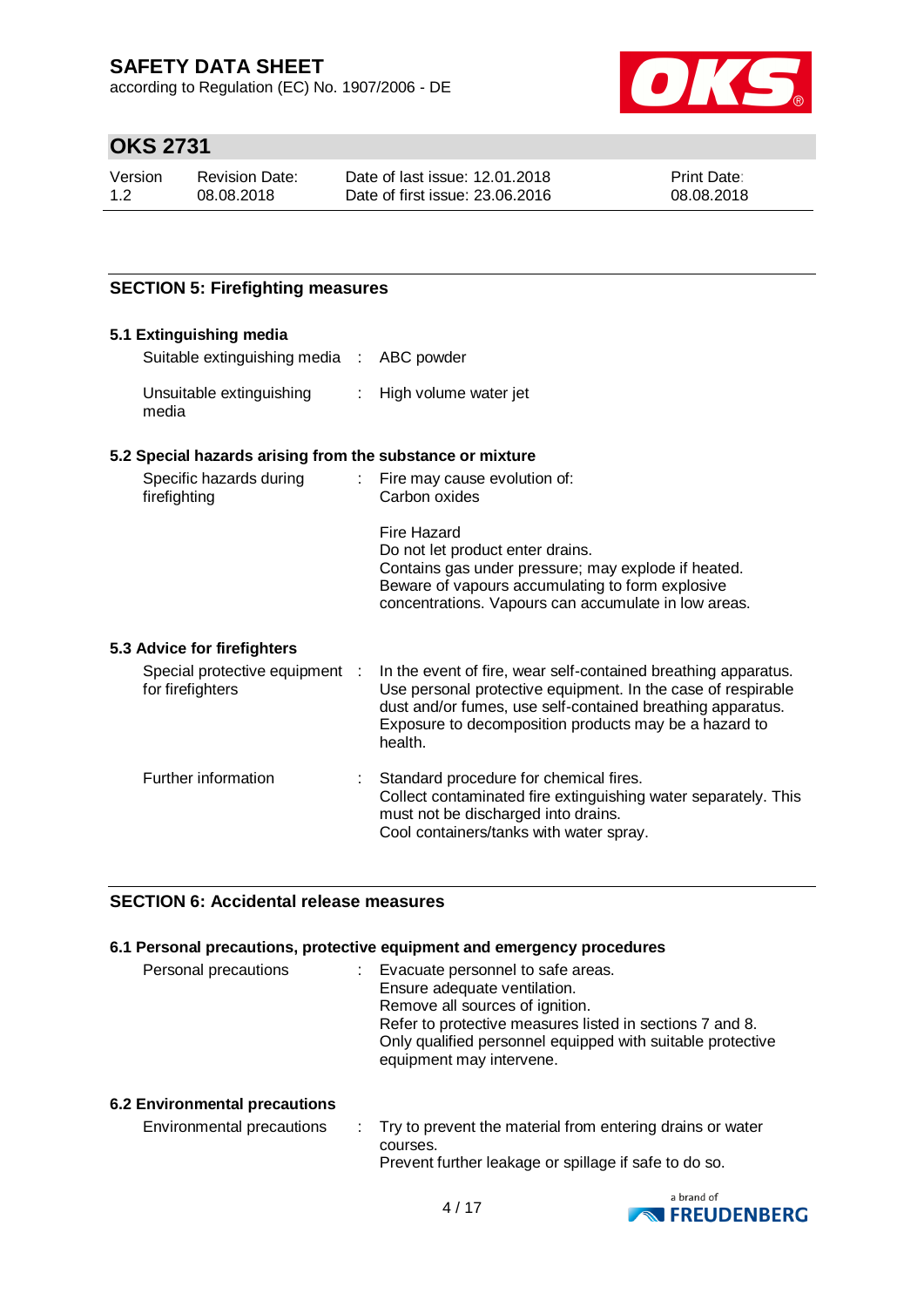according to Regulation (EC) No. 1907/2006 - DE



# **OKS 2731**

| Version<br>1.2          | <b>Revision Date:</b><br>08.08.2018                      | Date of last issue: 12.01.2018<br>Date of first issue: 23.06.2016 |                                                                                                                                                                                                                                                                                               | Print Date:<br>08.08.2018 |
|-------------------------|----------------------------------------------------------|-------------------------------------------------------------------|-----------------------------------------------------------------------------------------------------------------------------------------------------------------------------------------------------------------------------------------------------------------------------------------------|---------------------------|
|                         |                                                          | cannot be contained.                                              | Local authorities should be advised if significant spillages                                                                                                                                                                                                                                  |                           |
|                         | 6.3 Methods and material for containment and cleaning up |                                                                   |                                                                                                                                                                                                                                                                                               |                           |
| Methods for cleaning up |                                                          | ÷.                                                                | Contain spillage, and then collect with non-combustible<br>absorbent material, (e.g. sand, earth, diatomaceous earth,<br>vermiculite) and place in container for disposal according to<br>local / national regulations (see section 13).<br>Keep in suitable, closed containers for disposal. |                           |

Non-sparking tools should be used.

# **6.4 Reference to other sections**

For personal protection see section 8.

# **SECTION 7: Handling and storage**

### **7.1 Precautions for safe handling**

| Advice on safe handling | : Do not use in areas without adequate ventilation.<br>Do not breathe vapours or spray mist.<br>In case of insufficient ventilation, wear suitable respiratory<br>equipment.<br>Avoid contact with skin and eyes.<br>For personal protection see section 8.<br>Keep away from fire, sparks and heated surfaces.<br>Smoking, eating and drinking should be prohibited in the<br>application area.<br>Wash hands and face before breaks and immediately after<br>handling the product.<br>Do not ingest.<br>Do not use sparking tools.<br>These safety instructions also apply to empty packaging which<br>may still contain product residues.<br>Pressurized container: protect from sunlight and do not<br>expose to temperatures exceeding 50 °C. Do not pierce or<br>burn, even after use. |
|-------------------------|----------------------------------------------------------------------------------------------------------------------------------------------------------------------------------------------------------------------------------------------------------------------------------------------------------------------------------------------------------------------------------------------------------------------------------------------------------------------------------------------------------------------------------------------------------------------------------------------------------------------------------------------------------------------------------------------------------------------------------------------------------------------------------------------|
| Hygiene measures        | Wash face, hands and any exposed skin thoroughly after<br>handling.                                                                                                                                                                                                                                                                                                                                                                                                                                                                                                                                                                                                                                                                                                                          |

### **7.2 Conditions for safe storage, including any incompatibilities**

| Requirements for storage<br>areas and containers |  | BEWARE: Aerosol is pressurized. Keep away from direct sun<br>exposure and temperatures over 50 °C. Do not open by force<br>or throw into fire even after use. Do not spray on flames or<br>red-hot objects. Store in accordance with the particular<br>national regulations. |
|--------------------------------------------------|--|------------------------------------------------------------------------------------------------------------------------------------------------------------------------------------------------------------------------------------------------------------------------------|
| Storage class (TRGS 510)                         |  | : 2B, Aerosol cans and lighters                                                                                                                                                                                                                                              |

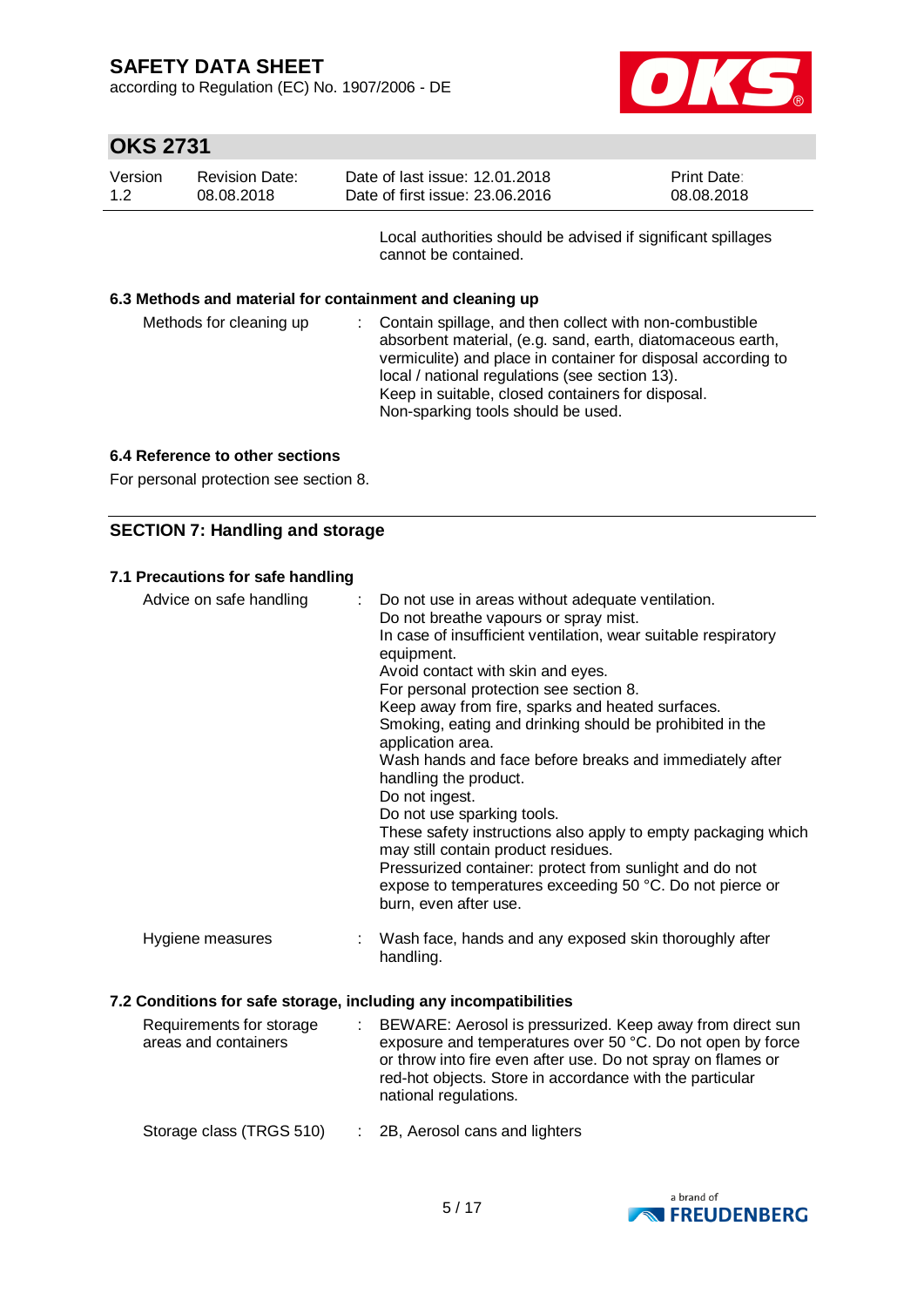according to Regulation (EC) No. 1907/2006 - DE



## **OKS 2731**

| Version | Revision Date: | Date of last issue: 12.01.2018  | <b>Print Date:</b> |
|---------|----------------|---------------------------------|--------------------|
| 1.2     | 08.08.2018     | Date of first issue: 23,06,2016 | 08.08.2018         |

#### **7.3 Specific end use(s)**

Specific use(s) : Consult the technical guidelines for the use of this substance/mixture.

### **SECTION 8: Exposure controls/personal protection**

#### **8.1 Control parameters**

#### **Occupational Exposure Limits**

| Components                                    | CAS-No.                                                                                                       | Value type (Form<br>of exposure) | Control parameters                                                        | <b>Basis</b>                          |  |  |  |
|-----------------------------------------------|---------------------------------------------------------------------------------------------------------------|----------------------------------|---------------------------------------------------------------------------|---------------------------------------|--|--|--|
| butane                                        | 106-97-8                                                                                                      | <b>AGW</b>                       | 1.000 ppm<br>2.400 mg/m3                                                  | <b>DE TRGS</b><br>900<br>(2006-01-01) |  |  |  |
| Peak-limit:<br>excursion factor<br>(category) | 4(11)                                                                                                         |                                  |                                                                           |                                       |  |  |  |
| Further information                           |                                                                                                               | for the health (MAK-commission). | Senate commission for the review of compounds at the work place dangerous |                                       |  |  |  |
| propane                                       | 74-98-6                                                                                                       | <b>AGW</b>                       | 1.000 ppm<br>1.800 mg/m3                                                  | DE TRGS<br>900<br>(2006-01-01)        |  |  |  |
| Peak-limit:<br>excursion factor<br>(category) | 4; (II)                                                                                                       |                                  |                                                                           |                                       |  |  |  |
| Further information                           | Senate commission for the review of compounds at the work place dangerous<br>for the health (MAK-commission). |                                  |                                                                           |                                       |  |  |  |
| isobutane                                     | 75-28-5                                                                                                       | AGW                              | 1.000 ppm<br>2.400 mg/m3                                                  | DE TRGS<br>900<br>(2006-01-01)        |  |  |  |
| Peak-limit:<br>excursion factor<br>(category) | 4(11)                                                                                                         |                                  |                                                                           |                                       |  |  |  |
| Further information                           | Senate commission for the review of compounds at the work place dangerous<br>for the health (MAK-commission). |                                  |                                                                           |                                       |  |  |  |

#### **8.2 Exposure controls**

#### **Engineering measures**

Use only in an area equipped with explosion proof exhaust ventilation. Handle only in a place equipped with local exhaust (or other appropriate exhaust).

#### **Personal protective equipment**

| Eye protection                                  | Safety glasses with side-shields conforming to EN166         |
|-------------------------------------------------|--------------------------------------------------------------|
| Hand protection<br>Material<br>Protective index | Nitrile rubber<br>Class 1                                    |
| Remarks                                         | For prolonged or repeated contact use protective gloves. The |

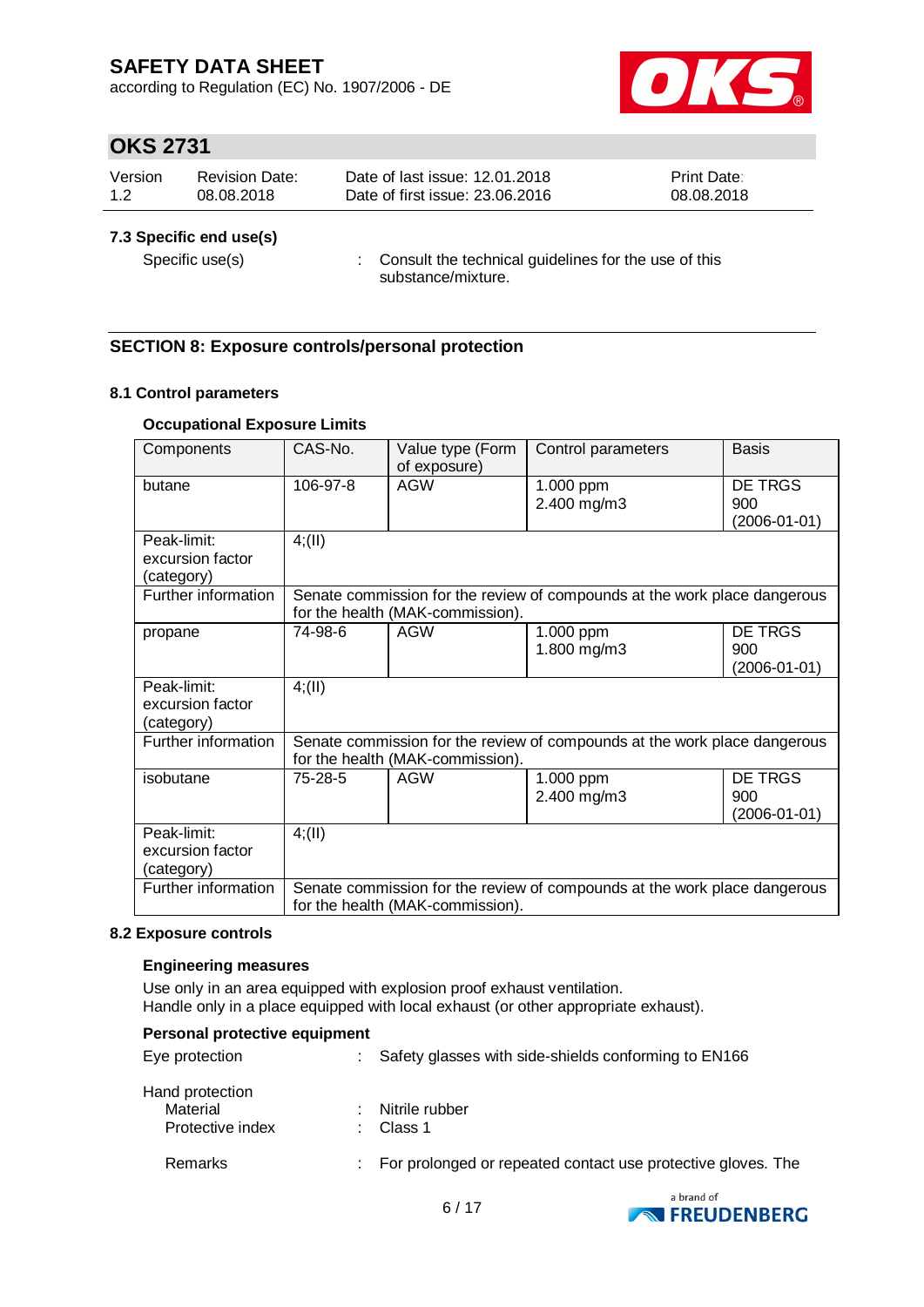according to Regulation (EC) No. 1907/2006 - DE



# **OKS 2731**

| Version<br>1.2 | <b>Revision Date:</b><br>08.08.2018 |  | Date of last issue: 12.01.2018<br>Date of first issue: 23.06.2016                                                                                                                                                                                                                                         | Print Date:<br>08.08.2018 |
|----------------|-------------------------------------|--|-----------------------------------------------------------------------------------------------------------------------------------------------------------------------------------------------------------------------------------------------------------------------------------------------------------|---------------------------|
|                |                                     |  | selected protective gloves have to satisfy the specifications of<br>EU Directive 89/686/EEC and the standard EN 374 derived<br>from it. The break through time depends amongst other<br>things on the material, the thickness and the type of glove<br>and therefore has to be measured for each case.    |                           |
|                | Respiratory protection              |  | : Use respiratory protection unless adequate local exhaust<br>ventilation is provided or exposure assessment demonstrates<br>that exposures are within recommended exposure guidelines.                                                                                                                   |                           |
|                | Filter type                         |  | : Recommended Filter type:                                                                                                                                                                                                                                                                                |                           |
|                |                                     |  | Organic gas and low boiling vapour type (AX)                                                                                                                                                                                                                                                              |                           |
|                | Protective measures                 |  | The type of protective equipment must be selected according<br>to the concentration and amount of the dangerous substance<br>at the specific workplace.<br>Choose body protection in relation to its type, to the<br>concentration and amount of dangerous substances, and to<br>the specific work-place. |                           |

#### **SECTION 9: Physical and chemical properties**

#### **9.1 Information on basic physical and chemical properties**

| Appearance                  |     | aerosol                           |
|-----------------------------|-----|-----------------------------------|
| Colour                      |     | colourless                        |
| Odour                       |     | characteristic                    |
| <b>Odour Threshold</b>      | × 1 | No data available                 |
|                             |     |                                   |
| рH                          | t.  | Not applicable                    |
| Melting point/range         |     | No data available                 |
| Boiling point/boiling range | × 1 | $-161$ °C<br>(1.013 hPa)          |
| Flash point                 |     | : $< 0$ °C<br>Method: Abel-Pensky |
| Evaporation rate            |     | No data available                 |
| Flammability (solid, gas)   | t.  | Extremely flammable aerosol.      |
| Upper explosion limit       |     | : $9,4\%$ (V)                     |

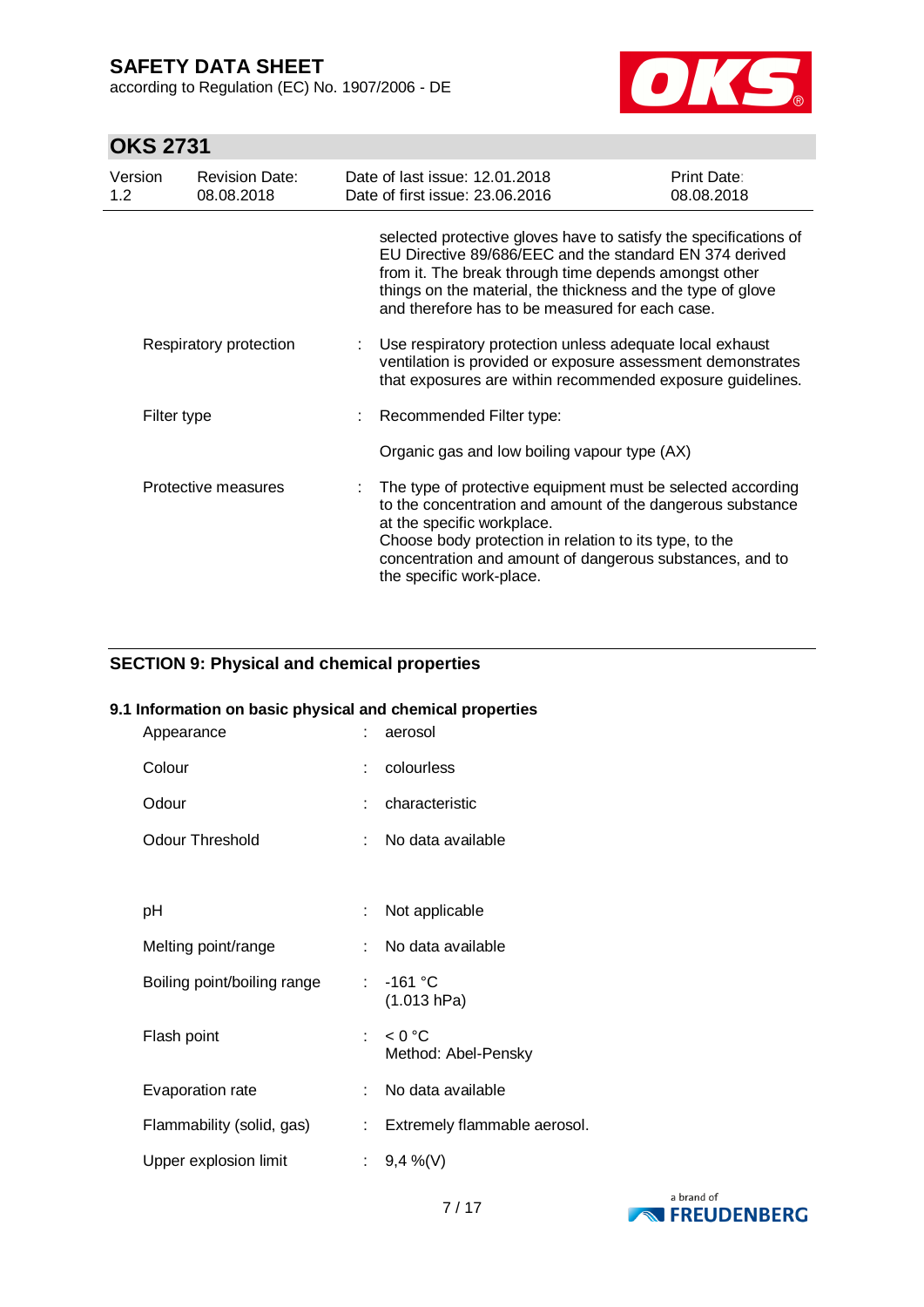according to Regulation (EC) No. 1907/2006 - DE



# **OKS 2731**

| Version<br>1.2 |                     | <b>Revision Date:</b><br>08.08.2018        |    | Date of last issue: 12.01.2018<br>Date of first issue: 23.06.2016 | Print Date:<br>08.08.2018 |
|----------------|---------------------|--------------------------------------------|----|-------------------------------------------------------------------|---------------------------|
|                |                     |                                            |    |                                                                   |                           |
|                |                     | Lower explosion limit                      | ÷. | $1,4\%$ (V)                                                       |                           |
|                |                     | Vapour pressure                            | ÷  | 8.327 hPa (20 °C)                                                 |                           |
|                |                     | Relative vapour density                    | ÷  | No data available                                                 |                           |
|                | Density             |                                            |    | $0,56$ g/cm3<br>(20 °C)                                           |                           |
|                | <b>Bulk density</b> |                                            | ÷  | No data available                                                 |                           |
|                |                     | Solubility(ies)<br>Water solubility        | ÷  | insoluble                                                         |                           |
|                |                     | Solubility in other solvents               | ÷  | No data available                                                 |                           |
|                |                     | Partition coefficient: n-<br>octanol/water |    | No data available                                                 |                           |
|                |                     | Auto-ignition temperature                  | ÷  | No data available                                                 |                           |
|                |                     | Decomposition temperature                  | ÷  | No data available                                                 |                           |
|                | Viscosity           | Viscosity, dynamic                         | ÷  | No data available                                                 |                           |
|                |                     | Viscosity, kinematic                       | ÷  | $<$ 20,5 mm2/s (40 °C)                                            |                           |
|                |                     | <b>Explosive properties</b>                | ÷  | Not explosive                                                     |                           |
|                |                     | Oxidizing properties                       |    | No data available                                                 |                           |
|                |                     | 9.2 Other information<br>Sublimation point | ÷  | No data available                                                 |                           |
|                |                     | Metal corrosion rate                       |    | Not corrosive to metals                                           |                           |
|                | Self-ignition       |                                            |    | No data available                                                 |                           |

### **SECTION 10: Stability and reactivity**

### **10.1 Reactivity**

No hazards to be specially mentioned.

### **10.2 Chemical stability**

Stable under normal conditions.

#### **10.3 Possibility of hazardous reactions**

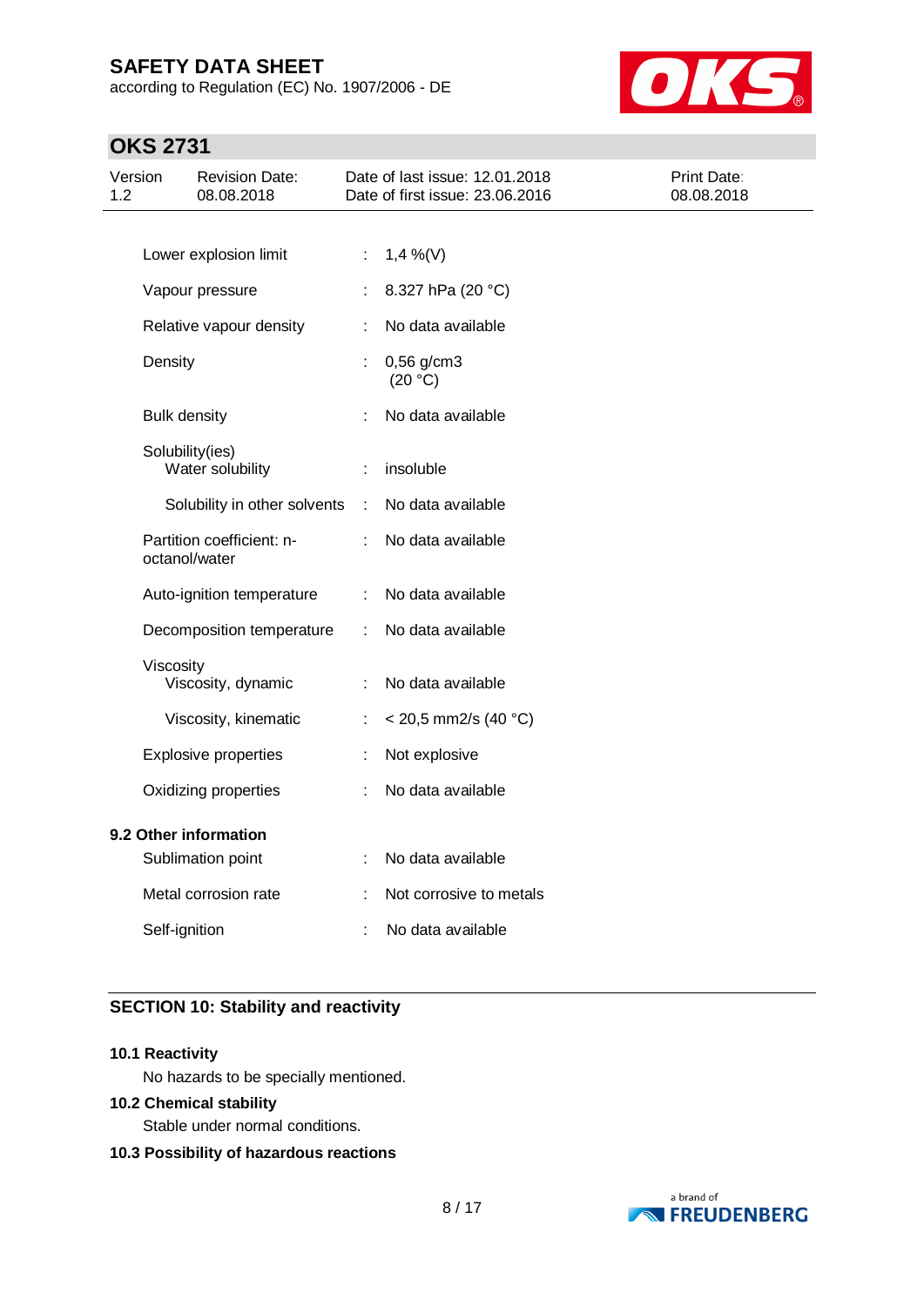according to Regulation (EC) No. 1907/2006 - DE



# **OKS 2731**

| Version<br>1.2 | <b>Revision Date:</b><br>08.08.2018               | Date of last issue: 12.01.2018<br>Date of first issue: 23.06.2016 | Print Date:<br>08.08.2018 |
|----------------|---------------------------------------------------|-------------------------------------------------------------------|---------------------------|
|                | Hazardous reactions                               | No dangerous reaction known under conditions of normal use.       |                           |
|                | 10.4 Conditions to avoid<br>Conditions to avoid   | Heat, flames and sparks.                                          |                           |
|                | 10.5 Incompatible materials<br>Materials to avoid | Oxidizing agents                                                  |                           |
|                |                                                   |                                                                   |                           |

**10.6 Hazardous decomposition products** No decomposition if stored and applied as directed.

**SECTION 11: Toxicological information**

# **11.1 Information on toxicological effects**

| <b>Acute toxicity</b>                       |    |                                                                                   |  |  |
|---------------------------------------------|----|-----------------------------------------------------------------------------------|--|--|
| Product:                                    |    |                                                                                   |  |  |
| Acute oral toxicity                         |    | Remarks: This information is not available.                                       |  |  |
| Acute inhalation toxicity                   | t. | Symptoms: Inhalation may provoke the following symptoms:,<br>Respiratory disorder |  |  |
| Acute dermal toxicity                       |    | Remarks: This information is not available.                                       |  |  |
| <b>Components:</b>                          |    |                                                                                   |  |  |
| butane:                                     |    |                                                                                   |  |  |
| Acute inhalation toxicity                   |    | : LC50 (Rat): 658 mg/l<br>Exposure time: 4 h                                      |  |  |
|                                             |    | Test atmosphere: gas                                                              |  |  |
| isobutane:                                  |    |                                                                                   |  |  |
| Acute inhalation toxicity                   | ÷. | LC50 (Rat): 658 mg/l                                                              |  |  |
|                                             |    | Exposure time: 4 h<br>Test atmosphere: gas                                        |  |  |
|                                             |    |                                                                                   |  |  |
| <b>Skin corrosion/irritation</b>            |    |                                                                                   |  |  |
| <b>Product:</b>                             |    |                                                                                   |  |  |
| Remarks: This information is not available. |    |                                                                                   |  |  |
| Serious eve damageleve irritation           |    |                                                                                   |  |  |

### **Serious eye damage/eye irritation**

### **Product:**

Remarks: Contact with eyes may cause irritation.

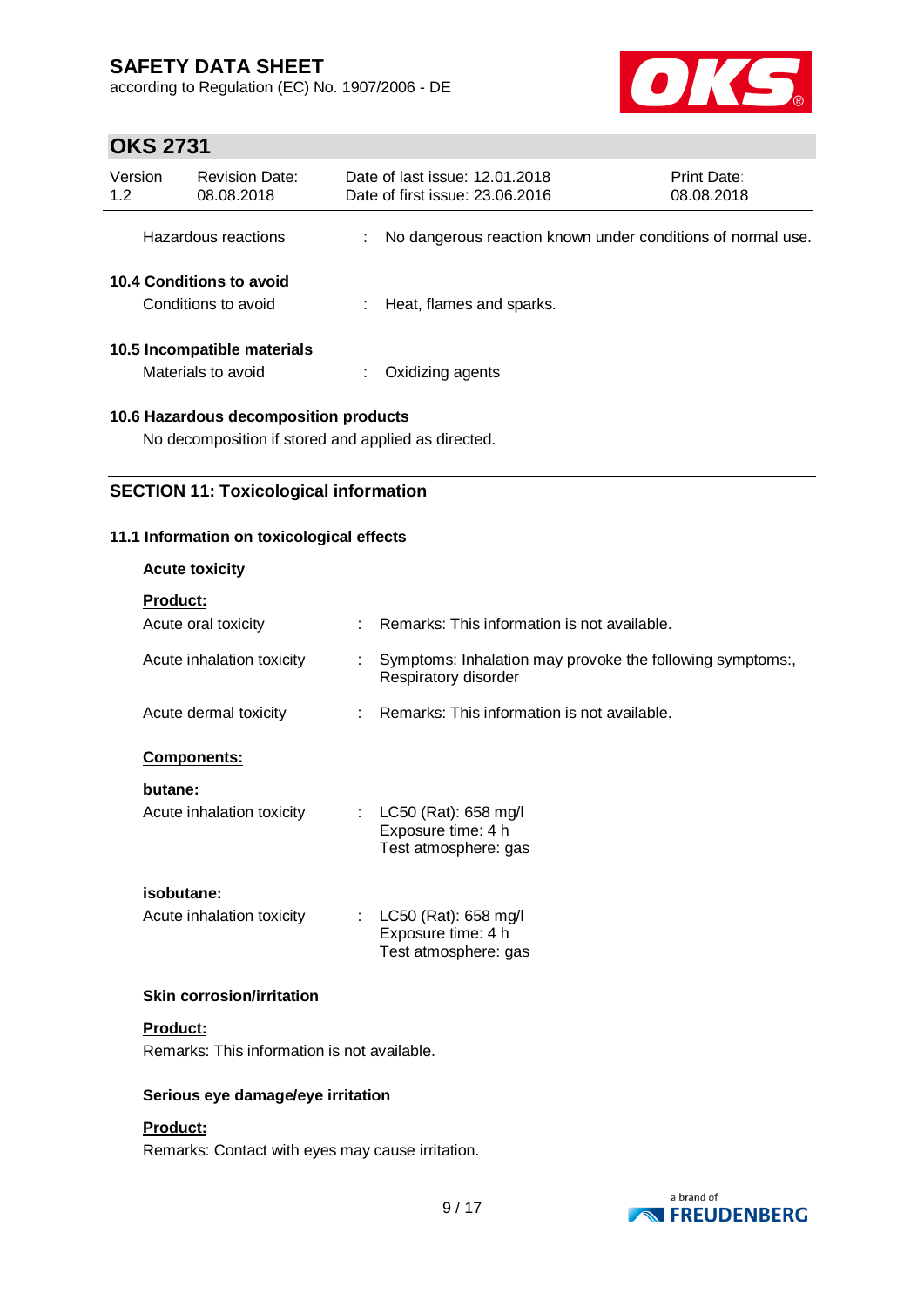according to Regulation (EC) No. 1907/2006 - DE



# **OKS 2731**

| Version | Revision Date: | Date of last issue: 12.01.2018  | <b>Print Date:</b> |
|---------|----------------|---------------------------------|--------------------|
| 1.2     | 08.08.2018     | Date of first issue: 23,06,2016 | 08.08.2018         |

#### **Respiratory or skin sensitisation**

### **Product:**

Remarks: This information is not available.

#### **Germ cell mutagenicity**

### **Product:**

| Genotoxicity in vitro | : Remarks: No data available |
|-----------------------|------------------------------|
|                       |                              |

Genotoxicity in vivo : Remarks: No data available

# **Carcinogenicity**

**Product:** Remarks: No data available

#### **Reproductive toxicity**

#### **Product:**

| Effects on fertility             | Remarks: No data available |
|----------------------------------|----------------------------|
| Effects on foetal<br>development | Remarks: No data available |

#### **Repeated dose toxicity**

#### **Product:**

Remarks: This information is not available.

#### **Aspiration toxicity**

**Product:** This information is not available.

#### **Further information**

#### **Product:**

Remarks: Information given is based on data on the components and the toxicology of similar products.

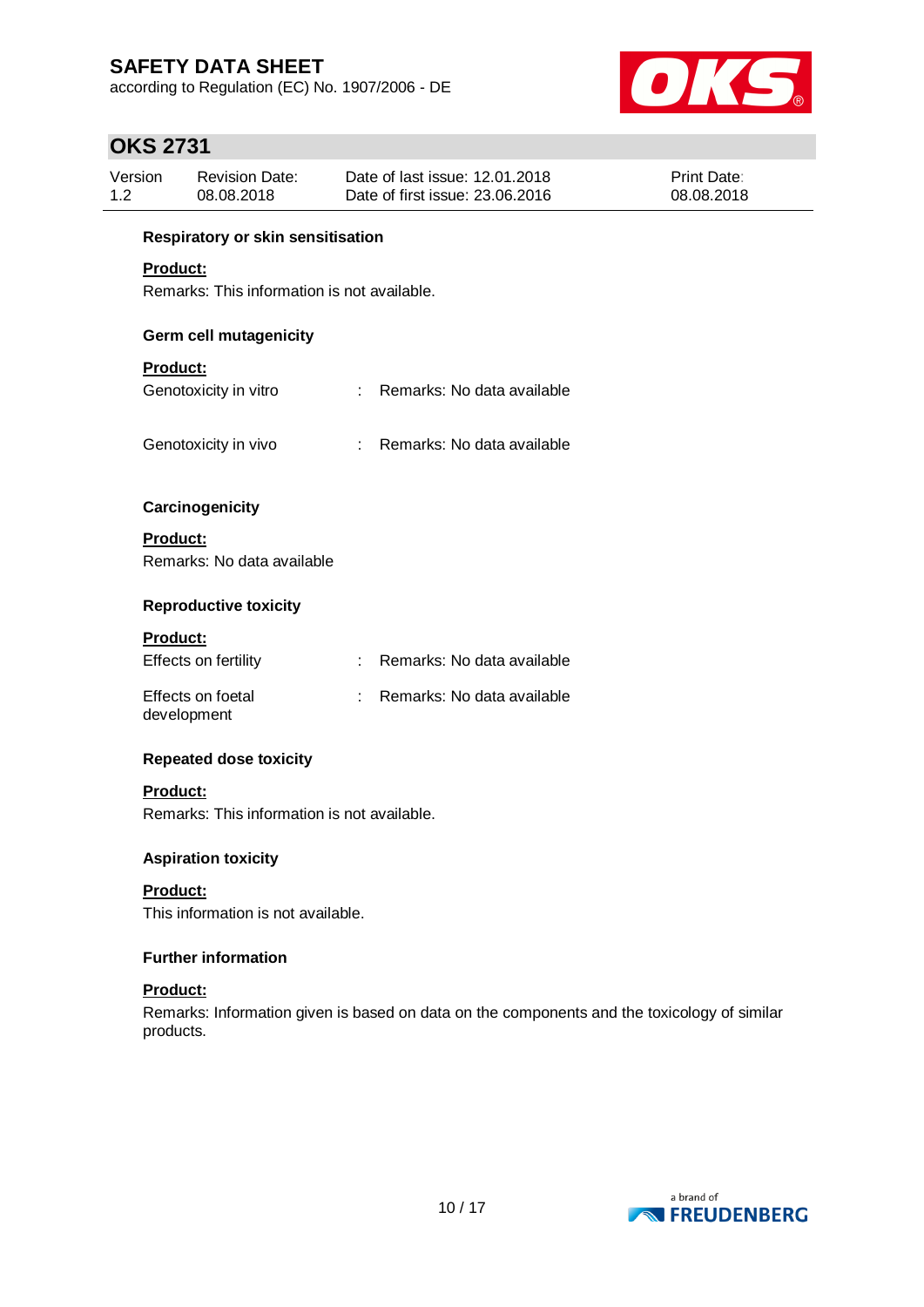according to Regulation (EC) No. 1907/2006 - DE



# **OKS 2731**

| Version | Revision Date: | Date of last issue: 12.01.2018  | <b>Print Date:</b> |
|---------|----------------|---------------------------------|--------------------|
| 1.2     | 08.08.2018     | Date of first issue: 23,06,2016 | 08.08.2018         |

### **SECTION 12: Ecological information**

#### **12.1 Toxicity**

| <b>Product:</b>                                                                     |                            |
|-------------------------------------------------------------------------------------|----------------------------|
| Toxicity to fish                                                                    | Remarks: No data available |
| Toxicity to daphnia and other : Remarks: No data available<br>aquatic invertebrates |                            |
| Toxicity to algae                                                                   | Remarks: No data available |
| Toxicity to microorganisms                                                          | Remarks: No data available |

### **12.2 Persistence and degradability**

#### **Product:**

| Biodegradability                 | Remarks: No data available |
|----------------------------------|----------------------------|
| Physico-chemical<br>removability | Remarks: No data available |

#### **12.3 Bioaccumulative potential**

| <b>Product:</b>        |                                                                                                                                                                                                                         |
|------------------------|-------------------------------------------------------------------------------------------------------------------------------------------------------------------------------------------------------------------------|
| <b>Bioaccumulation</b> | Remarks: This mixture contains no substance considered to<br>be persistent, bioaccumulating and toxic (PBT).<br>This mixture contains no substance considered to be very<br>persistent and very bioaccumulating (vPvB). |

#### **Components:**

#### **butane:**

| Partition coefficient: n- | $:$ log Pow: 2,89               |
|---------------------------|---------------------------------|
| octanol/water             | Method: OECD Test Guideline 107 |
|                           |                                 |

#### **propane:**

| Partition coefficient: n- | : $log Pow: 2,36$ |
|---------------------------|-------------------|
| octanol/water             |                   |

#### **isobutane:**

| Partition coefficient: n- | log Pow: 2,88                   |
|---------------------------|---------------------------------|
| octanol/water             | Method: OECD Test Guideline 107 |

#### **12.4 Mobility in soil**

#### **Product:**

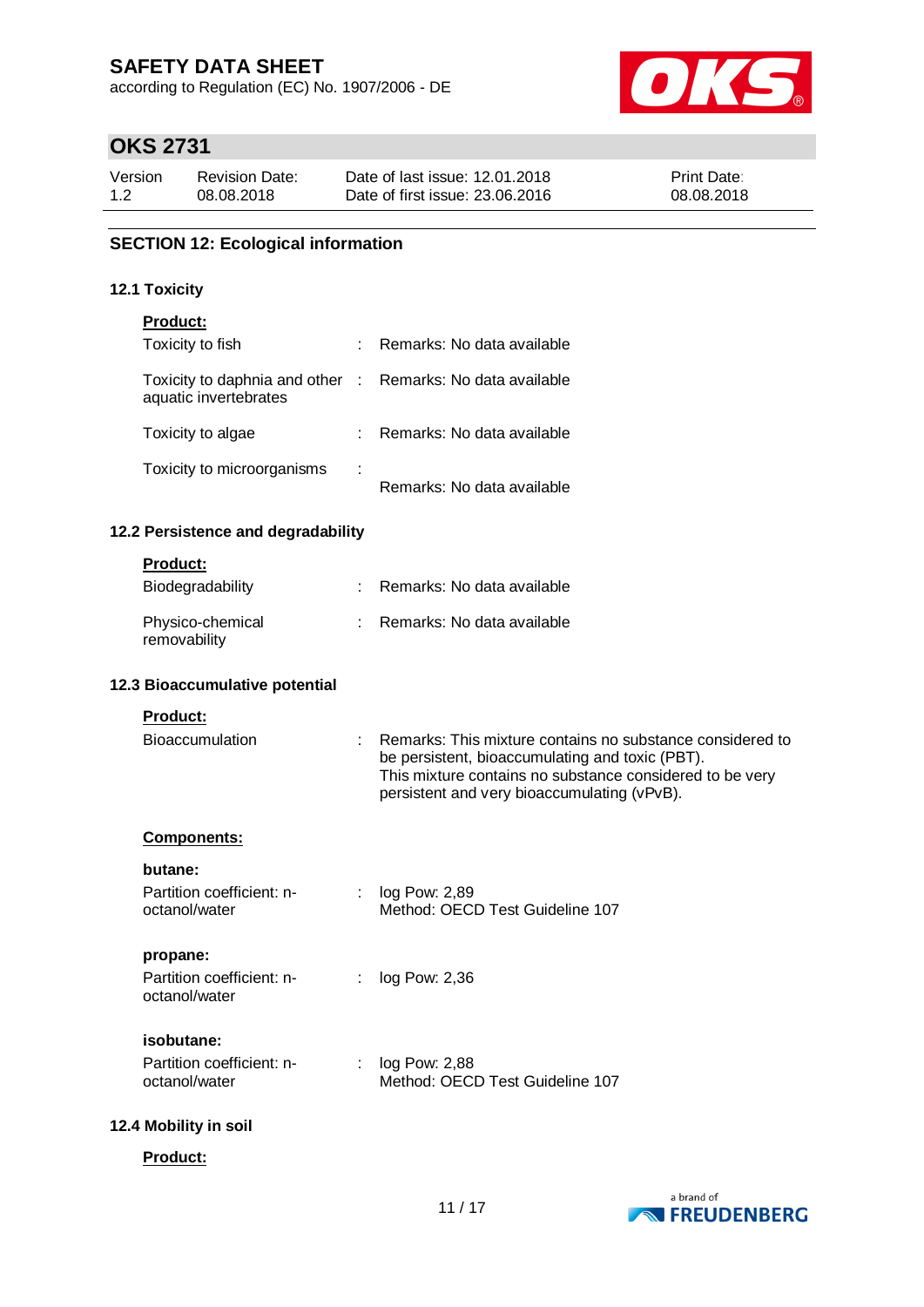according to Regulation (EC) No. 1907/2006 - DE



# **OKS 2731**

| Version<br>1.2  | <b>Revision Date:</b><br>08.08.2018              | Date of last issue: 12.01.2018<br>Date of first issue: 23.06.2016                                                                                                                                               | Print Date:<br>08.08.2018 |
|-----------------|--------------------------------------------------|-----------------------------------------------------------------------------------------------------------------------------------------------------------------------------------------------------------------|---------------------------|
| Mobility        |                                                  | : Remarks: No data available                                                                                                                                                                                    |                           |
|                 | Distribution among<br>environmental compartments | $\therefore$ Remarks: No data available                                                                                                                                                                         |                           |
|                 | 12.5 Results of PBT and vPvB assessment          |                                                                                                                                                                                                                 |                           |
| <b>Product:</b> |                                                  |                                                                                                                                                                                                                 |                           |
|                 | Assessment                                       | : This substance/mixture contains no components considered<br>to be either persistent, bioaccumulative and toxic (PBT), or<br>very persistent and very bioaccumulative (vPvB) at levels of<br>$0.1\%$ or higher |                           |

### **12.6 Other adverse effects**

| <b>Product:</b>                      |                                           |
|--------------------------------------|-------------------------------------------|
| Additional ecological<br>information | : No information on ecology is available. |

### **SECTION 13: Disposal considerations**

#### **13.1 Waste treatment methods**

| Product                | : Do not dispose of with domestic refuse.<br>Dispose of as hazardous waste in compliance with local and<br>national regulations.                                                                                      |
|------------------------|-----------------------------------------------------------------------------------------------------------------------------------------------------------------------------------------------------------------------|
|                        | Waste codes should be assigned by the user based on the<br>application for which the product was used.                                                                                                                |
| Contaminated packaging | : Packaging that is not properly emptied must be disposed of as<br>the unused product.<br>Offer empty spray cans to an established disposal company.<br>Pressurized container: Do not pierce or burn, even after use. |
|                        | The following Waste Codes are only suggestions:                                                                                                                                                                       |

### **SECTION 14: Transport information**

### **14.1 UN number**

| ADR         | $\therefore$ UN 1950 |
|-------------|----------------------|
| <b>IMDG</b> | $\pm$ UN 1950        |
| <b>IATA</b> | $\pm$ UN 1950        |
|             |                      |

**14.2 UN proper shipping name**

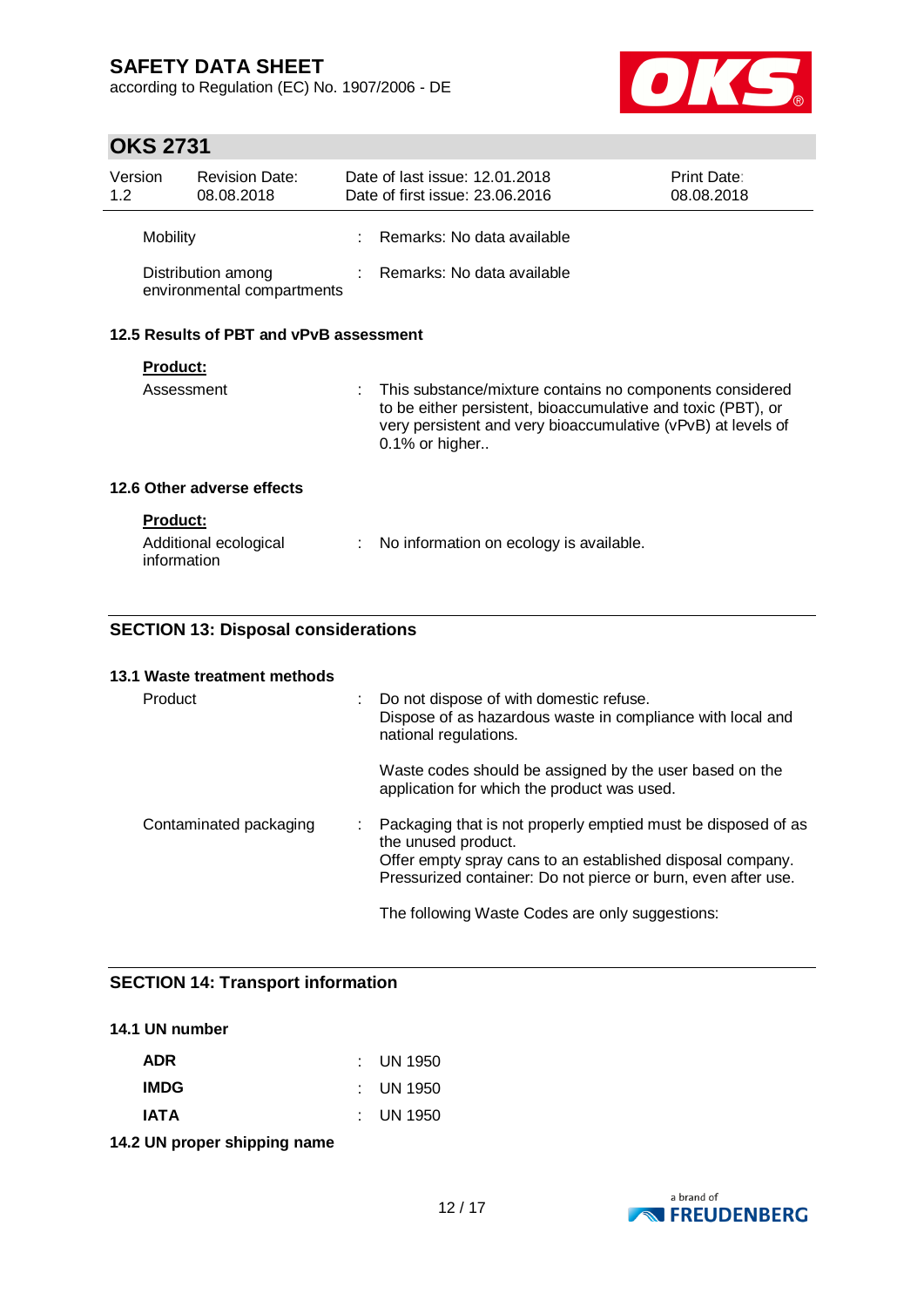according to Regulation (EC) No. 1907/2006 - DE



# **OKS 2731**

| Version<br>1.2 | <b>Revision Date:</b><br>08.08.2018                            | Date of last issue: 12.01.2018<br>Date of first issue: 23.06.2016       | Print Date:<br>08.08.2018 |
|----------------|----------------------------------------------------------------|-------------------------------------------------------------------------|---------------------------|
|                |                                                                |                                                                         |                           |
|                | <b>ADR</b>                                                     | <b>AEROSOLS</b><br>÷                                                    |                           |
|                | <b>IMDG</b>                                                    | <b>AEROSOLS</b>                                                         |                           |
|                | <b>IATA</b>                                                    | Aerosols, flammable                                                     |                           |
|                | 14.3 Transport hazard class(es)                                |                                                                         |                           |
|                | <b>ADR</b>                                                     | $\overline{2}$<br>÷.                                                    |                           |
|                | <b>IMDG</b>                                                    | 2.1                                                                     |                           |
|                | <b>IATA</b>                                                    | 2.1                                                                     |                           |
|                | 14.4 Packing group                                             |                                                                         |                           |
|                | <b>ADR</b>                                                     |                                                                         |                           |
|                | Packing group                                                  | Not assigned by regulation                                              |                           |
|                | <b>Classification Code</b>                                     | 5F                                                                      |                           |
|                | Labels<br>Tunnel restriction code                              | 2.1<br>(D)                                                              |                           |
|                | <b>IMDG</b>                                                    |                                                                         |                           |
|                | Packing group                                                  | Not assigned by regulation                                              |                           |
|                | Labels<br>EmS Code                                             | 2.1<br>$F-D, S-U$                                                       |                           |
|                |                                                                |                                                                         |                           |
|                | <b>IATA (Cargo)</b><br>Packing instruction (cargo<br>aircraft) | 203                                                                     |                           |
|                | Packing instruction (LQ)                                       | Y203                                                                    |                           |
|                | Packing group<br>Labels                                        | Not assigned by regulation<br><b>Flammable Gas</b>                      |                           |
|                | <b>IATA (Passenger)</b>                                        |                                                                         |                           |
|                | Packing instruction                                            | 203                                                                     |                           |
|                | (passenger aircraft)                                           |                                                                         |                           |
|                | Packing instruction (LQ)<br>Packing group                      | Y203<br>Not assigned by regulation                                      |                           |
|                | Labels                                                         | Flammable Gas                                                           |                           |
|                | <b>14.5 Environmental hazards</b>                              |                                                                         |                           |
|                | <b>ADR</b>                                                     |                                                                         |                           |
|                | Environmentally hazardous                                      | no                                                                      |                           |
|                | <b>IMDG</b>                                                    |                                                                         |                           |
|                | Marine pollutant                                               | no                                                                      |                           |
|                | <b>IATA (Passenger)</b><br>Environmentally hazardous           | no                                                                      |                           |
|                | <b>IATA (Cargo)</b><br>Environmentally hazardous               | no                                                                      |                           |
|                | 14.6 Special precautions for user                              |                                                                         |                           |
|                | No special precautions required.                               |                                                                         |                           |
|                |                                                                | 14.7 Transport in bulk according to Annex II of Marpol and the IBC Code |                           |
|                | Remarks                                                        | Not applicable for product as supplied.                                 |                           |

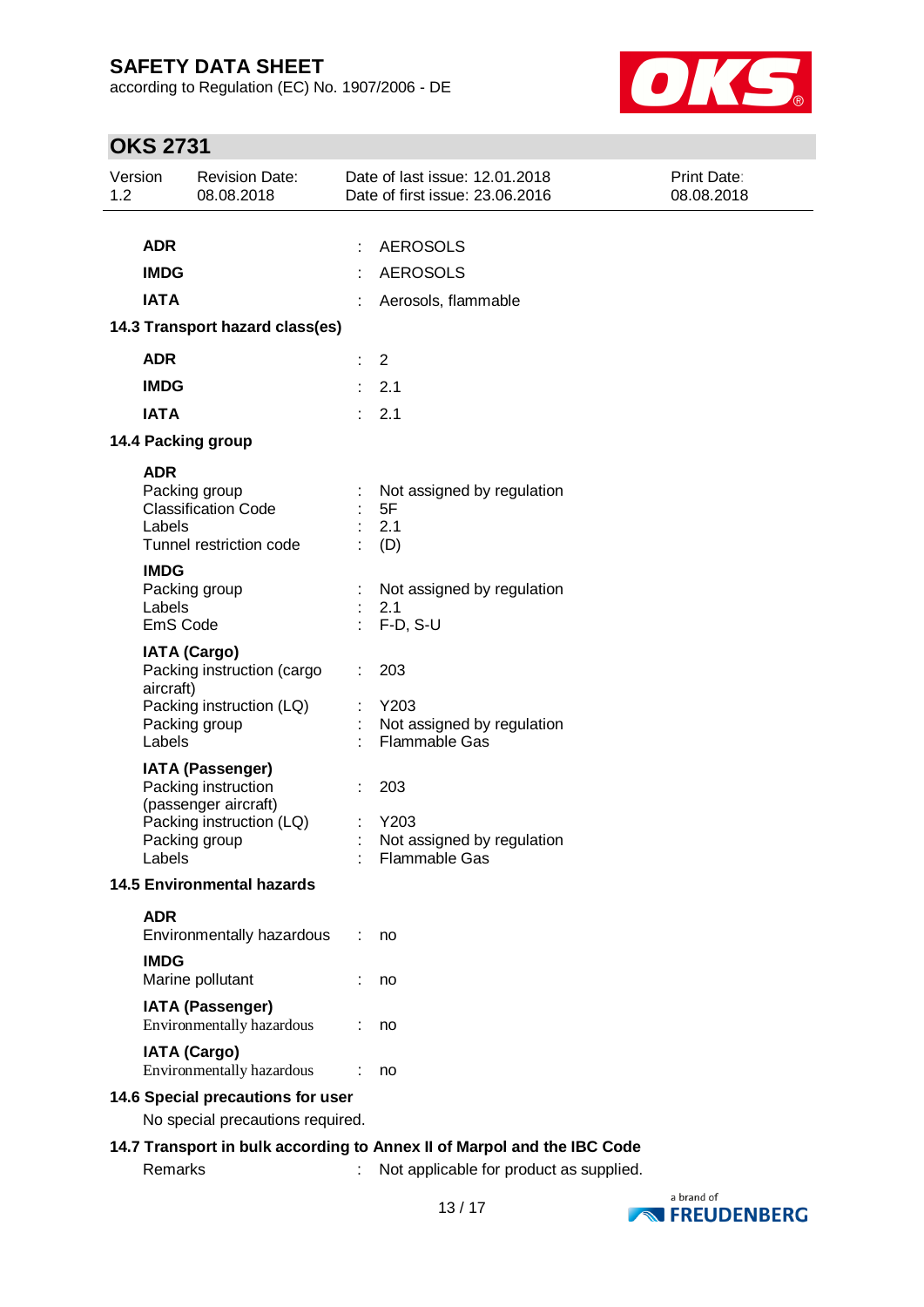according to Regulation (EC) No. 1907/2006 - DE



# **OKS 2731**

| Version | <b>Revision Date:</b> | Date of last issue: 12.01.2018  | <b>Print Date:</b> |
|---------|-----------------------|---------------------------------|--------------------|
| 1.2     | 08.08.2018            | Date of first issue: 23,06,2016 | 08.08.2018         |

### **SECTION 15: Regulatory information**

#### **15.1 Safety, health and environmental regulations/legislation specific for the substance or mixture**

| REACH - Candidate List of Substances of Very High<br>Concern for Authorisation (Article 59).                                                               |                           |    | This product does not contain<br>substances of very high concern<br>(Regulation (EC) No<br>1907/2006 (REACH), Article 57). |                     |
|------------------------------------------------------------------------------------------------------------------------------------------------------------|---------------------------|----|----------------------------------------------------------------------------------------------------------------------------|---------------------|
| REACH - List of substances subject to authorisation<br>(Annex XIV)                                                                                         |                           | ÷. | Not applicable                                                                                                             |                     |
| Regulation (EC) No 1005/2009 on substances that<br>deplete the ozone layer                                                                                 |                           |    | Not applicable                                                                                                             |                     |
| Regulation (EC) No 850/2004 on persistent organic<br>pollutants                                                                                            |                           |    | Not applicable                                                                                                             |                     |
| Regulation (EC) No 649/2012 of the European<br>Parliament and the Council concerning the export and<br>import of dangerous chemicals                       |                           |    | Not applicable                                                                                                             |                     |
| REACH - Restrictions on the manufacture, placing on<br>the market and use of certain dangerous substances,<br>preparations and articles (Annex XVII)       |                           |    | : Not applicable                                                                                                           |                     |
| Seveso III: Directive 2012/18/EU of the European Parliament and of the Council on the control of<br>major-accident hazards involving dangerous substances. |                           |    |                                                                                                                            |                     |
| P <sub>3</sub> a                                                                                                                                           | <b>FLAMMABLE AEROSOLS</b> |    | Quantity 1<br>150t                                                                                                         | Quantity 2<br>500 t |
| P <sub>2</sub>                                                                                                                                             |                           |    |                                                                                                                            |                     |
| ۹۸                                                                                                                                                         | Patrolaum producte: (2)   |    | $2.500 +$                                                                                                                  | 25 UUU +            |

| 34 | Petroleum products: (a)<br>gasolines and naphthas,<br>(b) kerosenes (including jet<br>fuels), (c) gas oils<br>(including diesel fuels,<br>home heating oils and gas<br>oil blending streams), (d)<br>heavy fuel oils (e)<br>alternative fuels serving the<br>same purposes and with<br>similar properties as<br>regards flammability and<br>environmental hazards as<br>the products referred to in<br>points (a) to (d) | 2.500 t | 25,000 t |
|----|--------------------------------------------------------------------------------------------------------------------------------------------------------------------------------------------------------------------------------------------------------------------------------------------------------------------------------------------------------------------------------------------------------------------------|---------|----------|
|----|--------------------------------------------------------------------------------------------------------------------------------------------------------------------------------------------------------------------------------------------------------------------------------------------------------------------------------------------------------------------------------------------------------------------------|---------|----------|

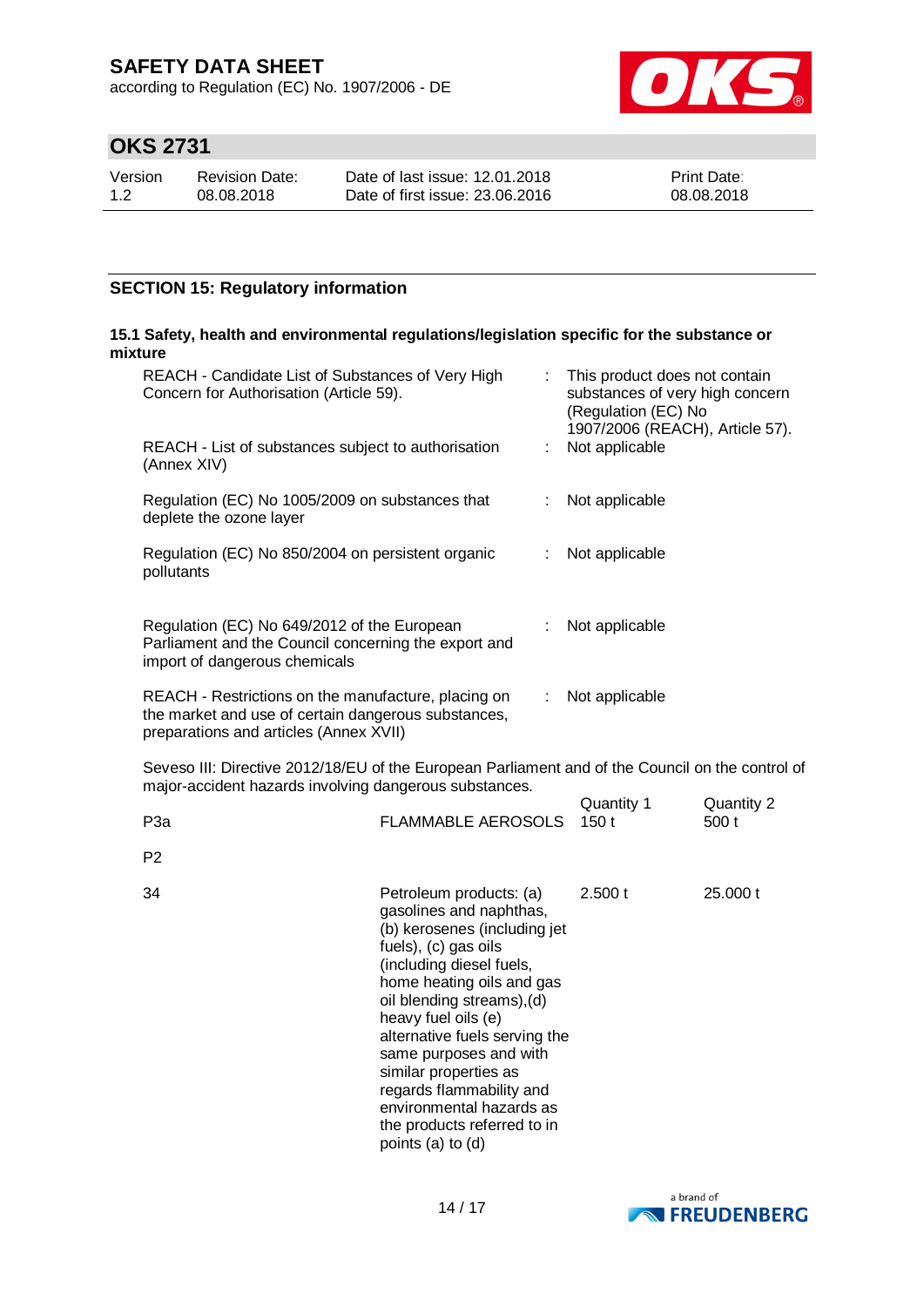according to Regulation (EC) No. 1907/2006 - DE



# **OKS 2731**

| Version<br>1.2 |           | <b>Revision Date:</b><br>08.08.2018 |   | Date of last issue: 12.01.2018<br>Date of first issue: 23.06.2016                                                                                                                                              | <b>Print Date:</b><br>08.08.2018 |
|----------------|-----------|-------------------------------------|---|----------------------------------------------------------------------------------------------------------------------------------------------------------------------------------------------------------------|----------------------------------|
|                | (Germany) | Water contaminating class           |   | : WGK 1 slightly water endangering<br>Classification according to AwSV, Annex 1 (5.2)                                                                                                                          |                                  |
|                |           | TA Luft List (Germany)              | ÷ | Total dust:<br>Not applicable<br>Inorganic substances in powdered form:<br>Not applicable<br>Inorganic substances in vapour or gaseous form:<br>Not applicable<br>Organic Substances:<br>others: 99,95 %       |                                  |
|                |           |                                     |   | Carcinogenic substances:<br>portion Class 3: 0,05 %                                                                                                                                                            |                                  |
|                |           |                                     |   | Mutagenic:<br>others: 0,05 %                                                                                                                                                                                   |                                  |
|                |           |                                     |   | Toxic to reproduction:<br>Not applicable                                                                                                                                                                       |                                  |
|                |           | Volatile organic compounds          |   | Directive 2010/75/EU of 24 November 2010 on industrial<br>emissions (integrated pollution prevention and control)<br>Volatile organic compounds (VOC) content: 99,95 %<br>Remarks: VOC content excluding water |                                  |

Other regulations:

Take note of Directive 94/33/EC on the protection of young people at work or stricter national regulations, where applicable.

### **15.2 Chemical safety assessment**

This information is not available.

### **SECTION 16: Other information**

| <b>Full text of H-Statements</b>        |                                                                                                                                                                                                                                                 |
|-----------------------------------------|-------------------------------------------------------------------------------------------------------------------------------------------------------------------------------------------------------------------------------------------------|
| H <sub>220</sub><br>H <sub>280</sub>    | : Extremely flammable gas.<br>Contains gas under pressure; may explode if heated.                                                                                                                                                               |
| <b>Full text of other abbreviations</b> |                                                                                                                                                                                                                                                 |
|                                         |                                                                                                                                                                                                                                                 |
| Note C                                  | : Some organic substances may be marketed either in a<br>specific isomeric form or as a mixture of several isomers. In<br>this case the supplier must state on the label whether the<br>substance is a specific isomer or a mixture of isomers. |
| Note U (table $3.1$ )                   | When put on the market gases have to be classified as<br>t.                                                                                                                                                                                     |

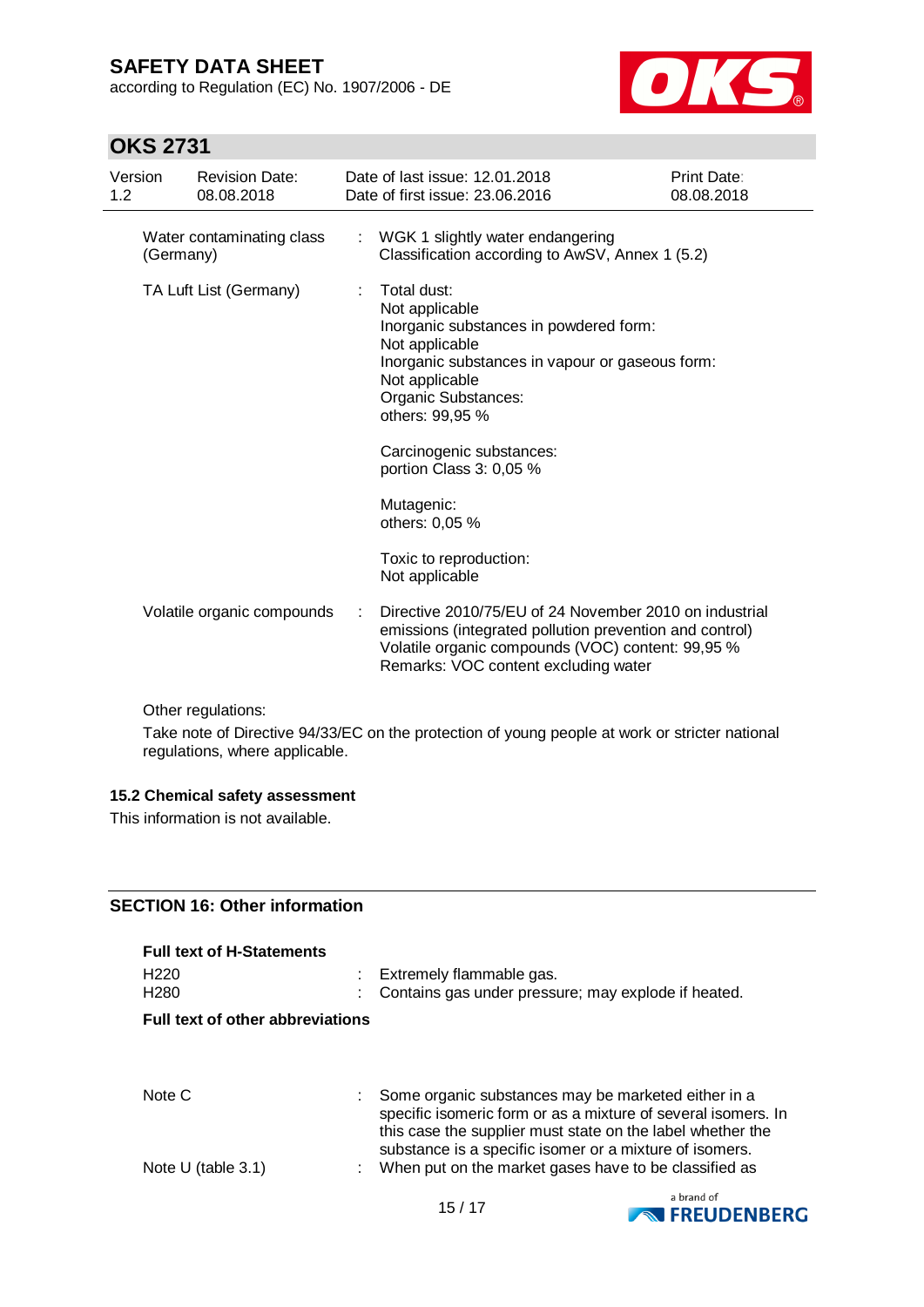according to Regulation (EC) No. 1907/2006 - DE



### **OKS 2731**

| Version | <b>Revision Date:</b> | Date of last issue: 12.01.2018  | <b>Print Date:</b> |
|---------|-----------------------|---------------------------------|--------------------|
| 1.2     | 08.08.2018            | Date of first issue: 23,06,2016 | 08.08.2018         |

"Gases under pressure", in one of the groups compressed gas, liquefied gas, refrigerated liquefied gas or dissolved gas. The group depends on the physical state in which the gas is packaged and therefore has to be assigned case by case.

ADN - European Agreement concerning the International Carriage of Dangerous Goods by Inland Waterways; ADR - European Agreement concerning the International Carriage of Dangerous Goods by Road; AICS - Australian Inventory of Chemical Substances; ASTM - American Society for the Testing of Materials; bw - Body weight; CLP - Classification Labelling Packaging Regulation; Regulation (EC) No 1272/2008; CMR - Carcinogen, Mutagen or Reproductive Toxicant; DIN - Standard of the German Institute for Standardisation; DSL - Domestic Substances List (Canada); ECHA - European Chemicals Agency; EC-Number - European Community number; ECx - Concentration associated with x% response; ELx - Loading rate associated with x% response; EmS - Emergency Schedule; ENCS - Existing and New Chemical Substances (Japan); ErCx - Concentration associated with x% growth rate response; GHS - Globally Harmonized System; GLP - Good Laboratory Practice; IARC - International Agency for Research on Cancer; IATA - International Air Transport Association; IBC - International Code for the Construction and Equipment of Ships carrying Dangerous Chemicals in Bulk; IC50 - Half maximal inhibitory concentration; ICAO - International Civil Aviation Organization; IECSC - Inventory of Existing Chemical Substances in China; IMDG - International Maritime Dangerous Goods; IMO - International Maritime Organization; ISHL - Industrial Safety and Health Law (Japan); ISO - International Organisation for Standardization; KECI - Korea Existing Chemicals Inventory; LC50 - Lethal Concentration to 50 % of a test population; LD50 - Lethal Dose to 50% of a test population (Median Lethal Dose); MARPOL - International Convention for the Prevention of Pollution from Ships; n.o.s. - Not Otherwise Specified; NO(A)EC - No Observed (Adverse) Effect Concentration; NO(A)EL - No Observed (Adverse) Effect Level; NOELR - No Observable Effect Loading Rate; NZIoC - New Zealand Inventory of Chemicals; OECD - Organization for Economic Co-operation and Development; OPPTS - Office of Chemical Safety and Pollution Prevention; PBT - Persistent, Bioaccumulative and Toxic substance; PICCS - Philippines Inventory of Chemicals and Chemical Substances; (Q)SAR - (Quantitative) Structure Activity Relationship; REACH - Regulation (EC) No 1907/2006 of the European Parliament and of the Council concerning the Registration, Evaluation, Authorisation and Restriction of Chemicals; RID - Regulations concerning the International Carriage of Dangerous Goods by Rail; SADT - Self-Accelerating Decomposition Temperature; SDS - Safety Data Sheet; SVHC - Substance of Very High Concern; TCSI - Taiwan Chemical Substance Inventory; TRGS - Technical Rule for Hazardous Substances; TSCA - Toxic Substances Control Act (United States); UN - United Nations; vPvB - Very Persistent and Very Bioaccumulative

#### **Further information**

#### **Classification of the mixture: Classification procedure:**

Aerosol 1 **H222, H229** Based on product data or assessment

This safety datasheet applies only to products originally packaged and labelled by OKS Spezialschmierstoffe. The information contained therein is protected by copyright and must not be reproduced or amended without the express written approval of OKS Spezialschmierstoffe. This document may be passed on only to the extent required by law. Any dissemination of our safety datasheets (e.g. as a document for download from the Internet) beyond this legally required extent is not permitted without express written consent.OKS Spezialschmierstoffe provides its customers with amended safety datasheets as prescribed by law. The customer is responsible for passing on safety datasheets and any amendments contained therein to its own customers, employees and other users of the product. OKS Spezialschmierstoffe provides no guarantee that safety datasheets received by users from third parties are up-to-date.All